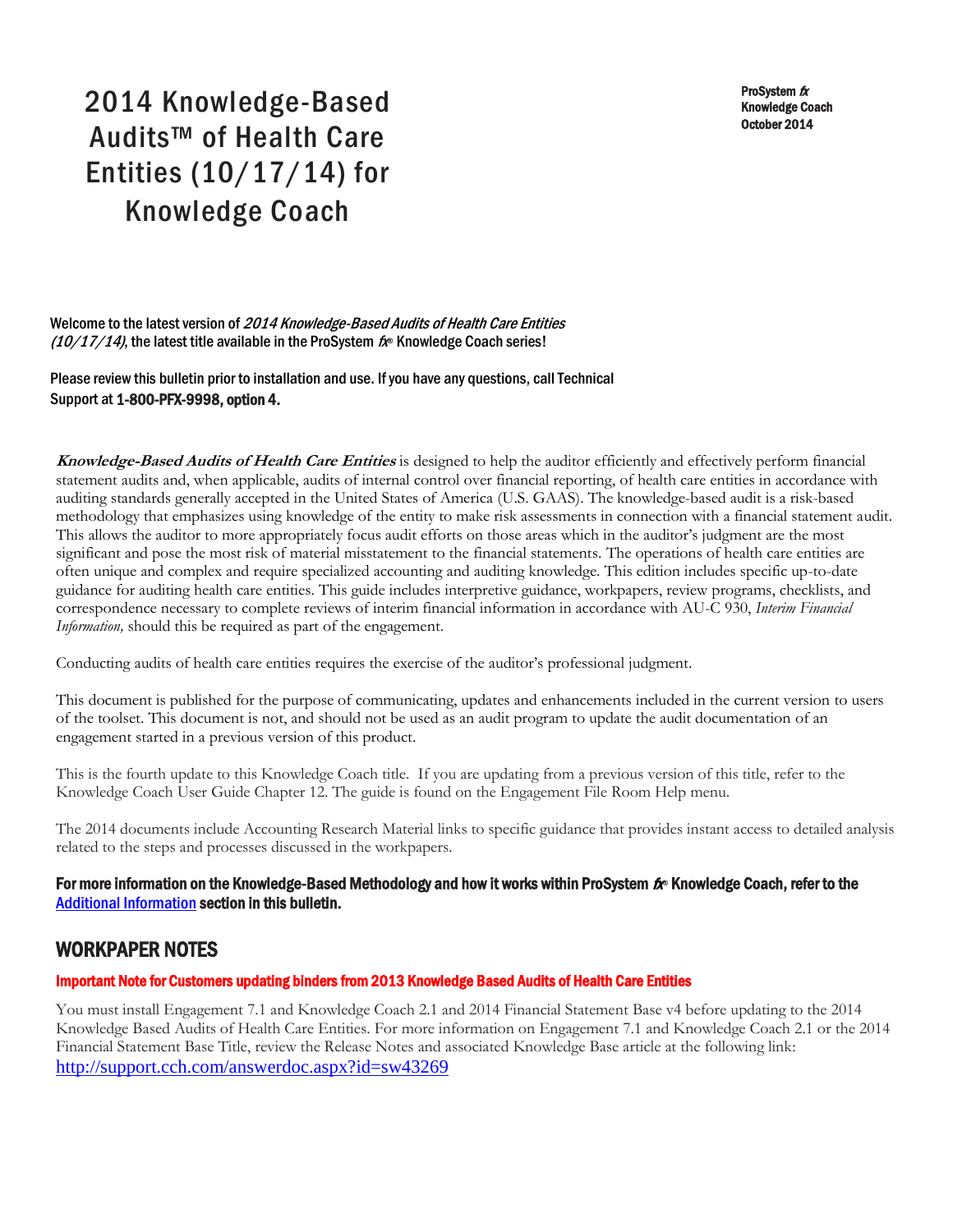#### General Roll Forward Note

You must be the current editor of all Knowledge Coach workpapers to update to the latest content during roll forward, and you must be the current editor upon opening the updated workpaper for the first time to ensure you see the updated workpaper.

The 2014 Knowledge-Based Audits of Health Care Entities has been updated to help auditors conduct efficient and effective audit engagements in accordance with U.S. GAAS and is current through the most recent auditing standard, SAS 128, *Using the Work of Internal Auditors*. Many new tips and examples have been incorporated. Additionally, the 2014 edition of *Knowledge-Based Audits of Health Care Entities* has been updated to incorporate the 2013 *Internal Control-Integrated Framework* (Framework) established by the Committee of Sponsoring Organizations of the Treadway Commission. The 2014 tools include links to specific guidance that provides instant access to detailed analysis related to the steps and processes discussed in the workpapers. Also included is a revised financial statement disclosures checklist that provides a centralized resource of the current required and recommended U.S. GAAP disclosures and key presentation items, using the style referencing under the FASB Accounting Standards Codification™.

#### Specific Program Enhancements

The 2014 Knowledge-Based Audits of Health Care features numerous enhancements, including:

- Additional tailoring to help distinguish more complex and less complex engagements.
- Streamlined process for when the auditor is not testing the operating effectiveness of internal controls
- Materiality flow to audit programs and activity-level control workpapers
- Findings are accumulated in the Internal Control Documents, including KBA-401 through KBA-411, to better facilitate flow to KBA-103.
- Revised rule-of-thumb percentages in KBA-301. The benchmarks and related percentages are based on the judgment of our expert authors. Our expert authors base them on issues encountered in practice, research studies, AICPA audit risk and sampling guides, AICPA interpretive guidance (including AICPA CPE courses), and Big Firm practices and policies. Based on this information, with regard to this toolset, the commonly used rule of thumb amounts were revised to  $1/2$ -2% for total assets and  $1/2$ -2% for total revenues earned.
- Reporting tool to assist the auditor in selecting the correct report
- Formulas added to AIDs where applicable
- The audit area for related parties, commitments and contingencies, estimates, and concentrations has now been separated into four audit areas
- Updated materiality rule-of-thumb percentages
- Updates to the KBA-400 series workpapers to facilitate the changes to the 2013 COSO framework
	- Several new forms and audit areas are available in this title including:
		- KBA-200 Plan Information and Background
		- KBA-201N Client/Engagement Acceptance and Continuance Form: Noncomplex Entities
		- AID-602 Understanding and Preliminary Assessment of the Entity's Internal Audit Function
		- **AID-603 Component Identification and Analysis**
		- **AID-847 Board Minutes Review Checklist**
		- **AUD-908 Interim Review Program: Management Inquiries**
		- COR-823 Confirmation of Sales Terms
		- **RES-021 Factors to be Considered when Documenting Client/Engagement Acceptance and Continuance**

For more information on specific program enhancements, review the 2014 Health Care Entities Overview for Knowledge Coach Users available at the following link or in the binder through the KCO-001 workpaper. https://support.cch.com/updates/KnowledgeCoach/pdf/guides\_tab/2014%20HealthCare%20Entities%20Title%20Overview%20 for%20Knowledge%20Coach%20Users.pdf

#### In addition, forms and practice aids throughout have been updated to include new examples and tips and, where applicable, to take into account:

New literature, standards, and developments, reflected in the following current audit and accounting guidance: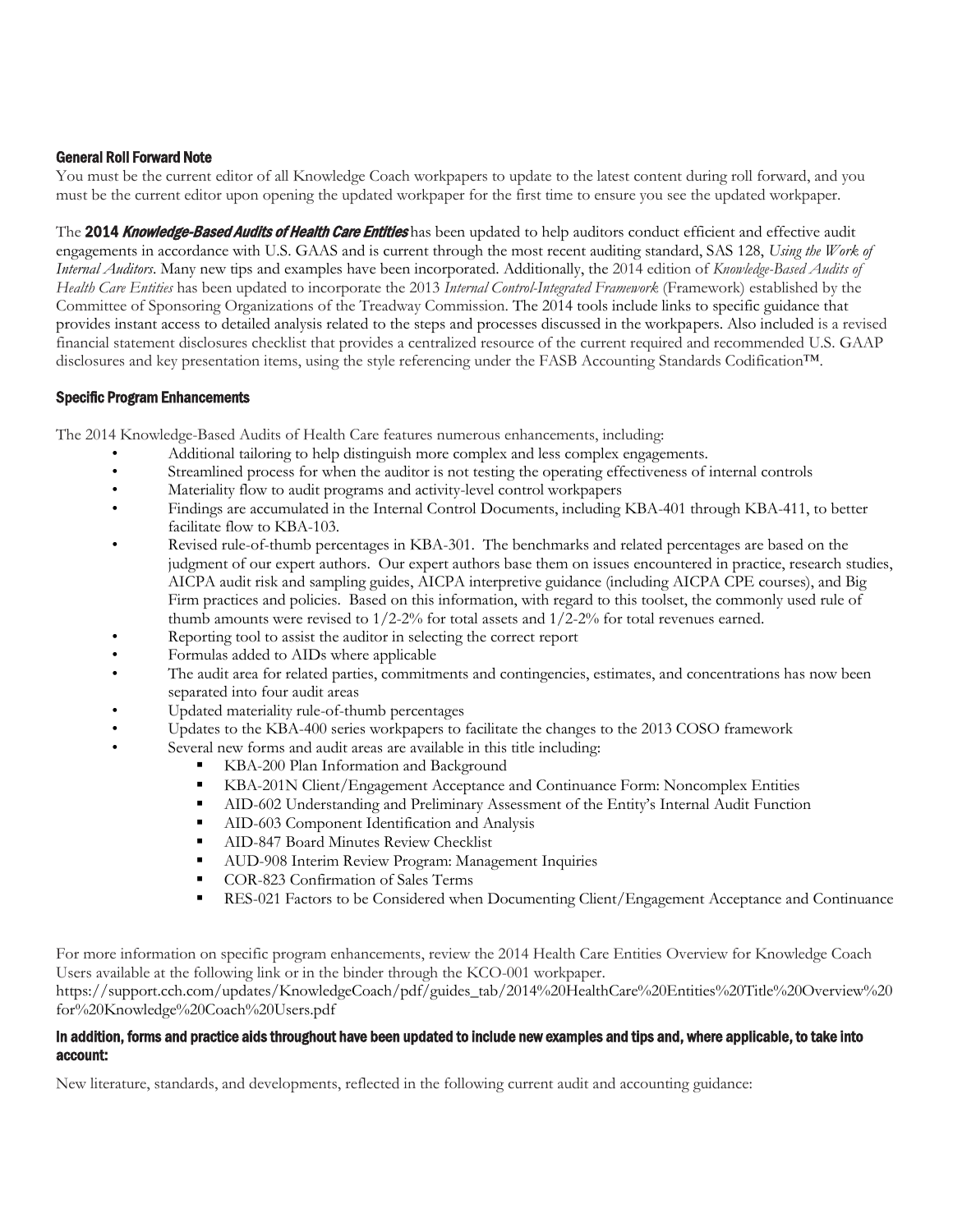Statements on Auditing Standards (SASs): SAS-128, *Using the Work of Internal Auditors*

FASB Accounting Standards Codification as of June 30, 2014, and through Accounting Standards Update (ASU) No. 2014-12—— Compensation—Stock Compensation (Topic 718): Accounting for Share-Based Payments When the Terms of an Award Provide That a Performance Target Could Be Achieved after the Requisite Service Period (a consensus of the FASB Emerging Issues Task Force).

# <span id="page-2-0"></span>Additional Information on Knowledge Coach and the KBA Methodology

Knowledge-Based Audit (KBA) Methodology - The KBA Methodology facilitates the incorporation of the results of one set of procedures to become the input for the next. The key components of the KBA methodology include:

- An **Overview** that guides auditors through the methodology;
- **Knowledge-Based Audit** documents, integral to the risk assessment and overall audit processes, which contain steps and procedures required by U.S. GAAS;
- Customizable **Audit Programs** that take auditors through related steps and procedures to test management's assertions relating to the financial statements;
- **Practice Aids** to help auditors complete steps or processes outlined in the Knowledge-Based Audit documents and Audit Programs;
- **Auditor's Reports** that provide a variety of sample auditor's opinions on audited financial statements; and
- **Correspondence** documents that provide sample letters to be used to comply with U.S. GAAS requirements and in many other common situations.

# The AICPA's Auditing Standards Board's (ASB) - The practice aids and tools in the **2014 edition of Knowledge-Based Audits of**

- **Health Care Entities** are designed around the AICPA's auditing standards to assist auditors of health care entities by: Facilitating compliance with U.S. GAAS;
	- Encouraging more effective audits through tailored audit programs and comprehensive practice aids;
	- Helping auditors to focus on and respond to identified audit risks; and
	- Enhancing audit documentation.

## ProSystem  $f_x \otimes$  Knowledge Coach

ProSystem 600 Knowledge Coach functionality allows auditors to use the Knowledge-Based-Audit methodology more efficiently by eliminating the need for duplicate entry of the same information, tailoring audit documentation to each particular engagement, and documenting the link between risks identified and procedures performed. AUD-100 Tailoring Question Workpaper is a document in Knowledge Coach that presents engagement-level questions designed to aid in tailoring the engagement documentation to fit each client. Completing the questions helps the auditor avoid duplication and unnecessary workpapers.

Before you begin your audit, please review the guidance in **AUD-101 Overall Audit Program**. This workpaper is intended to be your road map through a Knowledge-Based Audit methodology. You should start your audit with **AUD-100 Tailoring Question Workpaper** and **AUD-101 Overall Audit Program.** 

Risks can be captured via the Risk Summary task pane from any Knowledge Coach workpaper by the current editor of KBA-502 **Summary of Risk Assessments**. This allows the user to continuously assess risks during the engagement. Several workpapers prompt the consideration of the presence of risks, but the Risk Summary task pane must be used to document those risks. All documented risks flow to the Risk Summary. To ensure risks show in findings tables, make sure to check the "workpaper identified in" field of the Risk pane.

**Information Flow** helps cut down on the time spent duplicating information across forms. In addition, the flow of consistent information ensures that information and updates to information are not missed between workpapers. Drill-down functionality helps the user navigate quickly to the source of the information, aiding in the review of the audit file.

**Diagnostics** help keep track of unresolved issues like unanswered questions, incomplete risks, program steps not linked to risks or relevant assertions, missing workpaper, and more. Diagnostics now show when a form table has not been answered (i.e. tables in **KBA-101 Overall Audit Strategy** that are added by the tailoring questions in **AUD-100 Tailoring Question Workpaper**).

Links to Accounting Research Manager (ARM)-If you subscribe to an ARM library that includes audit content, you can link directly to source material from Resources within Knowledge Coach workpapers. These links have been updated to reference to the accounting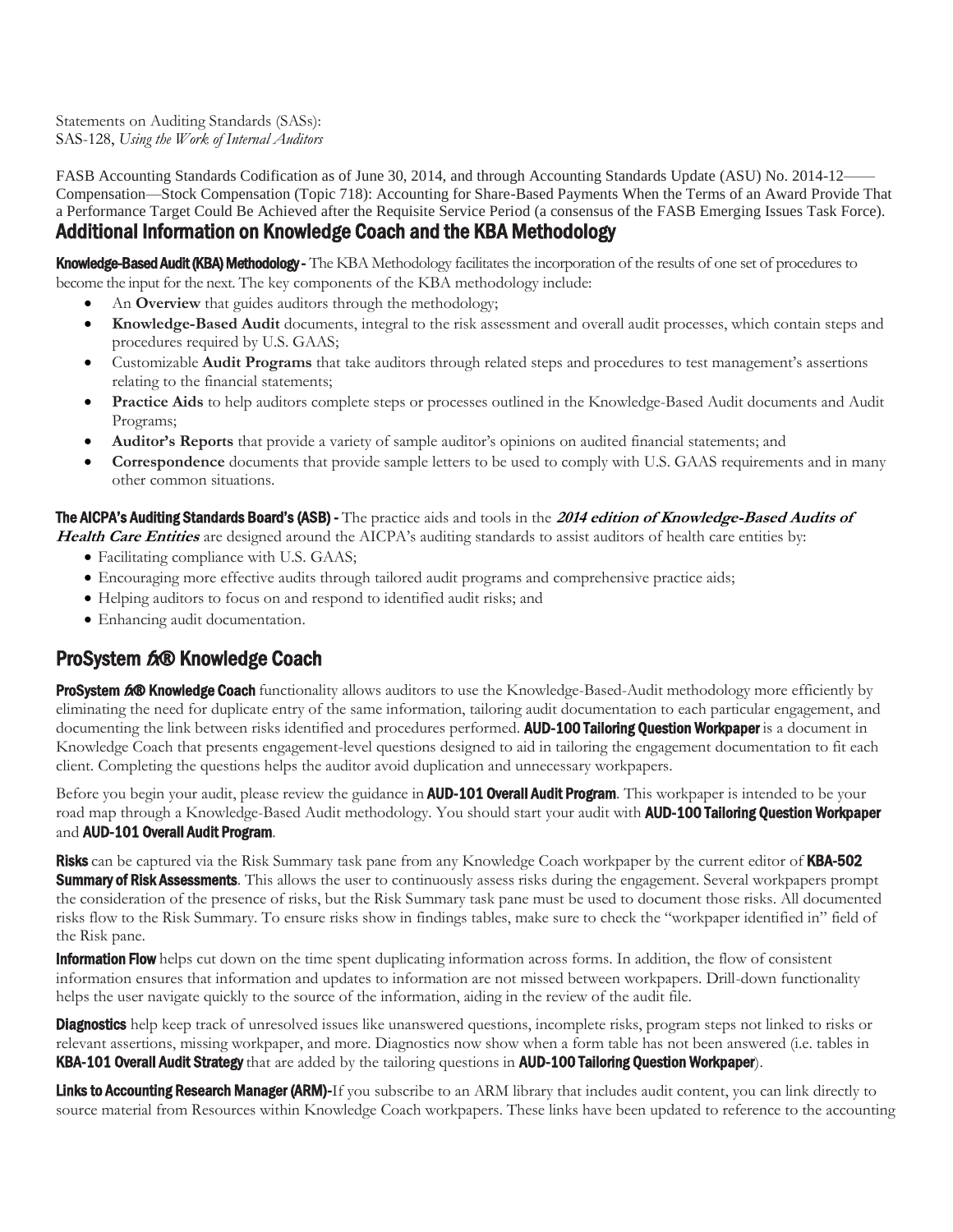standards under the FASB Accounting Standards Codifications and the auditing standards issued by the AICPA. Also, if you subscribe to the *Knowledge-Based Audits of Health Care Entities Guide* on ARM, you can take advantage of links to the audit guide material from within the Knowledge Coach documents.

**Interpretive Guidance** is integrated into each Knowledge Coach template through the Tips view of each new task pane. Informational features include Practice Points, Examples, Optional Workpapers, and Resources to help auditors work more effectively and efficiently. We have also added the ability to navigate from Resources within a document or the tip pane directly to CCH's Accounting Research Manager and industry audit guides by simply clicking on the Reference.

#### Important Notes

- Make sure to save changes to workpapers before closing the workpaper or the binder to ensure data is correctly updated.
- If your Current Editor Knowledge Coach MS Word workpapers become read-only or crash, please do the following: Keep the binder with the affected workpapers open.
	- o Highlight the workpaper in the binder window with and go to Tools>Save Knowledge Coach Answers
- Knowledge Coach cannot be used within the Shared File Room (SFR) feature of Engagement. However, Knowledge Coach workpapers can be shared across team members through check in, check out, workpaper assignment, syncing to the central file room and through peer-to-peer sync in the same way other Engagement workpapers are shared.

#### System Requirements

- This title MUST be used with ProSystem *fx* Engagement version 7.1, ProSystem fx Knowledge Coach version 2.1, and 2014 Financial Statement Base v4 and higher. If you are upgrading from ProSystem *fx* Engagement 7.0 or lower please contact Technical Support at 1-800-PFX-9998, option 4 for detailed instructions.
- A minimum of 4GB of RAM is required for optimal performance when opening and navigating through ProSystem *fx*  Knowledge Coach documents.

#### Download Instructions

Download the *2014 Knowledge-Based Audits of Health Care Entities* from the **ProSystem fx Knowledge Coach Updates** section of the ProSystem  $fx$  Engagement Support Web site at the following URL: [http://support.cch.com/updates/KnowledgeCoach,](http://support.cch.com/updates/KnowledgeCoach) then select the **Knowledge Coach Series** and **Download file** link next to the **2014 Knowledge-Based Audits of Health Care Entities.** On some occasions the content package file (.KCP) has downloaded with the extension changed to .ZIP. If this occurs, please change the extension of the downloaded file to KCP using all capital letters.

You must install the 2014 Financial Statement Base v4 title before installing the 2014 Knowledge-Based Audits of Health Care Entities.

The Financial Statement Base title is also available at the following link:<http://support.cch.com/updates/KnowledgeCoach> If you have already installed this title for 2014 Knowledge-Based Audits of Commercial Entities, ensure you have the latest Knowledge Coach Content Update installed.

**Important**: ProSystem *fx* Engagement version 7.1 or higher and Knowledge Coach version 2.1 must be installed on the computer in order to install this Knowledge Coach title. Additional requirements include Microsoft Office 2007, Microsoft Office 2007 Primary Interop Assemblies (PIA) and Visual Studio 2005 Tools for the Office Second Edition Runtime, Visual Studio Tools for Offce System Runtime version 3.0, and Visual Studio Tools for the Office System 3.0 Runtime Service Pack 1., Visual Studio Tools for Office Runtime 4.0 (VSTOR) (32-bit version for 32-bit OS and 64-bit version for 64-bit OS).

The following 2014 Knowledge-Based Audits of Health Care Entities (10/17/14).KCP download is a proprietary file that must be installed from within Engagement. Save this KCP file to a location on your local drive and follow the Installation Instructions included in the Release Bulletin.

#### Installation Instructions

Once you have downloaded your Knowledge Coach title or Financial Statement Base title, you will need to add it to the list of titles within ProSystem *fx* Engagement. The only additional system requirement is approximately 75MB of disk space to store your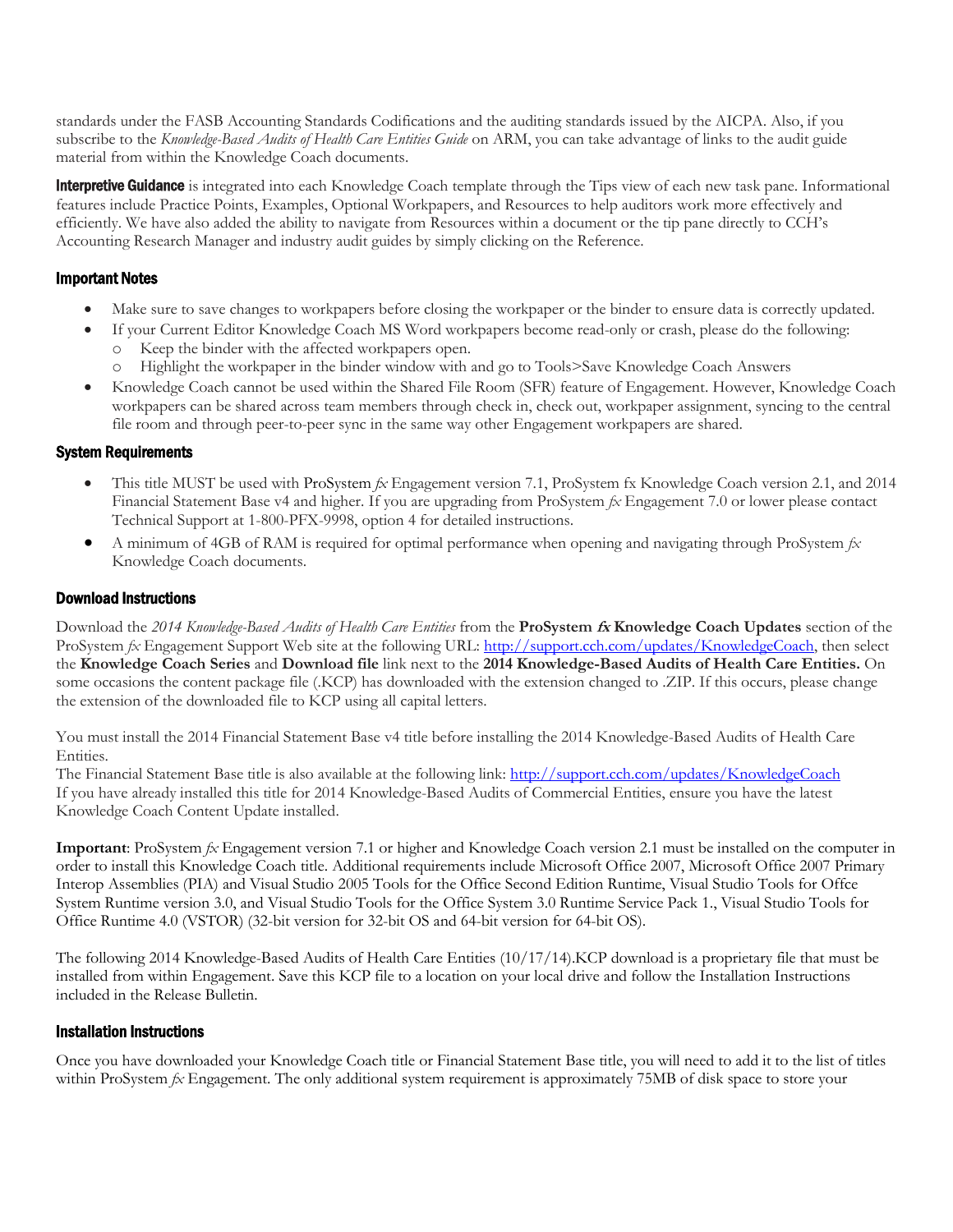Knowledge Coach program content files. Please refer to the ProSystem *fx* Engagement with Knowledge Coach Release Notes for any other system requirements.

After downloading the *2014 Knowledge-Based Audits of Health Care Entities* title, do the following:

- 1. Launch the ProSystem *fx* Engagement Workpaper Management application so that the Local File Room is displayed. Select **Tools > Knowledge Coach Titles**. The Knowledge Coach Titles window will be displayed.
- 2. Choose **Add Title**.
- 3. Browse to the title package file (\*.KCP) that you previously downloaded from the ProSystem *fx* Knowledge Coach Support Web site.
- 4. Choose **Open**.

The system will display a progress indicator while the title package is added. You will receive a message that the title has been successfully installed once the process is complete.

Once the title is added, you must release it, so that other staff members in your firm can use it. You may also wish to "unrelease" previous versions of the title.

To unrelease a title:

- 1. Select a version of the KBA Health Care Entities title.
- 2. Choose **Unrelease Title**. The date will be removed from the *Date released* column and staff that do not have the staff group property right to insert unreleased titles will not be able to insert the unreleased titles into a binder.

**Note**: You can determine this access in the **ProSystem fx Engagement Admin** module by selecting a staff group and choosing **File > Properties > Content** "Insert Knowledge Coach workpapers from unreleased titles" option.

To release a title:

- 1. Select one of the Knowledge Coach titles in the list that has been added but is not yet released.
- 2. Choose **Release Title**. The current date and time will be displayed in the *Date released* column, and the status will change to "Released."

**Note:** You must add and assign a Knowledge Coach module as well as the Knowledge Coach title license in the ProSystem *fx* Engagement Administrator before using the workpapers.

**Important:** Once the *2014 Knowledge-Based Audits of Health Care Entities* titles has been added and released, they will be automatically deployed to other staff members when they login to the "Office" location, or when they synchronize a binder that contains Knowledge Coach workpapers from this title.

#### Online Permission Key

Permission key files may be downloaded from our Web site at <https://prosystemfxsupport.tax.cchgroup.com/permkey/download.aspx> or when adding or updating the new licenses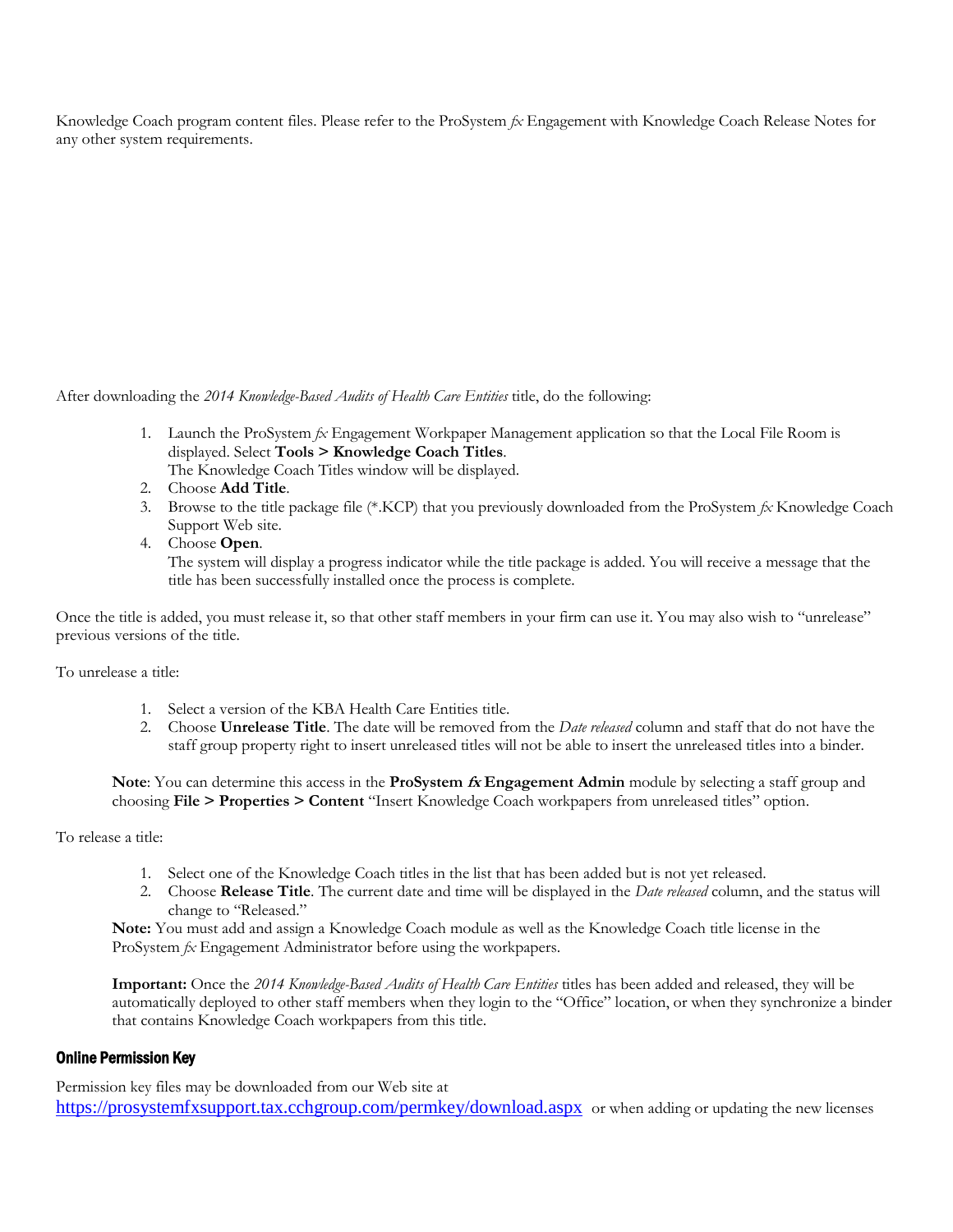within ProSystem *fx* Engagement with Knowledge Coach version 7.1 and higher. After updating the license file in the ProSystem *fx*  Engagement Admin module, licenses need to be assigned to the staff who will use *2014 Knowledge-Based Audits of Health Care Entities*.

If you have not already established a Single Sign-on (SSO) account with Customer Service, we urge you to do so at this time.

Permission keys are no longer generally distributed via floppy diskette. You can choose to continue receiving the diskette by going to <https://prosystemfxsupport.tax.cchgroup.com/service/accountadmin/> , clicking the Firm Administration link, and making the appropriate selection (SSO access is required), or by contacting Customer Service at 1-800-PFX-9998, option 1.

#### Accounting Research Manager

CCH's Accounting Research Manager is the most comprehensive, up-to-date and objective online database of financial reporting literature. It includes all authoritative and proposed accounting, auditing, and SEC literature, plus independent, expert-written interpretive guidance.

Our Weekly Summary email newsletter highlights the key developments of the week, giving you assurance that you have the most current information. It provides links to new FASB, AICPA, SEC, EITF, and IASB authoritative and proposal-stage literature, plus guidance from financial reporting experts.

Our team of content experts updates the system on a daily basis, so you can stay as current as possible. What's more, our experts attend critical, standard-setting meetings and summarize the results for you, which means you'll learn of newly released literature and deliberations of current financial reporting projects as soon as they occur! Plus, you'll benefit from their easy-to-understand technical translations. Our expert's interpretations clearly lay out what the rules mean from your perspective.

Also available is the Knowledge-Based Audits of Health Care Entities, a guide that helps you comply with the most recent professional standards and guidance for the conduct of audits of health care entities and to integrate the use of practice aids, tools, and other resources with its guidance. This publication supplements and complements the Knowledge-Based documents that are available in Knowledge Coach.

With Accounting Research Manager, you maximize the efficiency of your research time, while enhancing your results. Learn more about our content, our experts, and how you can request your free trial by visitin[g http://www.accountingresearchmanager.com.](http://www.accountingresearchmanager.com/)  You can also access the Accounting Research Manager Web site by selecting the item in ProSystem *fx* Engagement from the Guidance tab on the Shortcuts bar in the Binder window.

#### Links to Accounting Research Manager (ARM)

As indicated above, subscribers to an Accounting Research Manager library that includes source content can link directly to source material from references within Knowledge Coach workpapers. These links have been updated to reference the new Codification released by the FASB and available on ARM. The Codification on ARM is fully integrated with U.S. and international accounting standards, other non-authoritative materials and industry leading interpretive guidance.

#### Using Your Knowledge Coach Content

To use your Knowledge Coach Workpaper Templates, open a binder in ProSystem *fx* Engagement, select the workpaper tab into which you would like to insert the workpaper, and select **New Knowledge Coach Workpaper** from the

| ×<br>New Knowledge Coach Workpaper                                                                                                                                                                                                                                                                                                                                                                                                                                                                                                                                                       |                                                                                                                              |  |
|------------------------------------------------------------------------------------------------------------------------------------------------------------------------------------------------------------------------------------------------------------------------------------------------------------------------------------------------------------------------------------------------------------------------------------------------------------------------------------------------------------------------------------------------------------------------------------------|------------------------------------------------------------------------------------------------------------------------------|--|
| Industry: 2014 KBA Health Care<br>Show independent workpapers only<br>000-Resources<br>$\overline{+}$<br>100-The Communications Hub<br>œ.<br>200-Pre-Engagement Procedures<br>审<br>300-Risk Assessment-Understanding the Entity & Environment<br>庙<br>亩<br>400-Risk Assessment-Design of Internal Controls<br>500-Assessing Risk of Material Misstatement<br>庙<br>600-Audit Procedures-Response to Assessed Risks<br>审<br>700-Audit Procedures-Tests of Internal Controls<br>庙<br>800-Audit Procedures-Substantive Tests<br>由。<br>亩<br>900-Evaluating, Concluding & Reporting Procedures | ۰ŧ<br>-1<br>v<br>Details of selected workpaper<br>Highlight a workpaper or select<br>a workpaper check box to see<br>details |  |
| OK                                                                                                                                                                                                                                                                                                                                                                                                                                                                                                                                                                                       | Cancel<br>Help                                                                                                               |  |